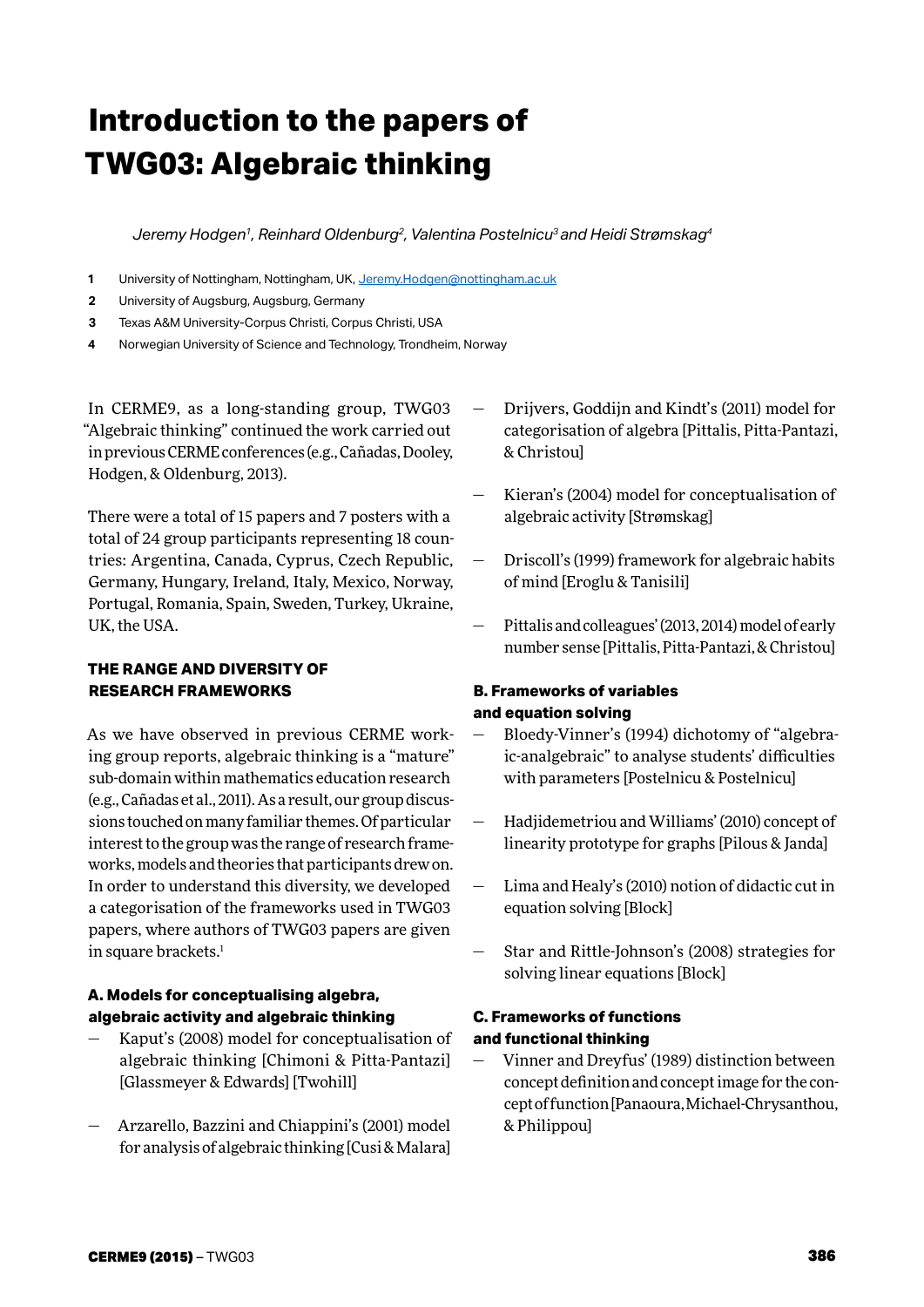- ― Isoda's (1996) application of van Hiele levels as a model for development of the function concept [Szanyi]
- McEldoon and Rittle-Johnson's (2010) framework for functional thinking assessment [Xolocotzin & Rojano]
- ― Rivera and Becker's (2011) framework for pattern generalisation [Twohill]

# **D. General theories about teaching and learning mathematics**

- ― Duval's (2006) theory of semiotic registers [Cusi & Malara]
- Bikner-Ahsbahs and Halverscheid's (2014) theory of interest-dense situations [Janssen & Radford]
- ― Radford's (2007) theory of objectification [Janssen & Radford]
- ― Godino, Batanero and Font's (2007) onto-semiotic approach to research in mathematics education [Godino, Neto, Wilhelmi, Aké, Etchegaray, & Lasa]
- ― Dekker and Elshout-Mohr's (1998) model for interaction and mathematical level raising [Simensen, Fuglestad, & Vos]
- Matute, Roselli and Ardila's (2007) framework for neuropsychological children assessment [Xolocotzin & Rojano]
- van der Niet, Hartmann, Smidt and Visscher's (2014) framework for modelling relationships between bodily movement and academic achievement [Henz, Oldenburg, & Schöllhorn]
- ― Wertsch's (1991) concept of mediating tools [Wathne]

# **E. Holistic theories encompassing instructional design**

- ― Brousseau's (1997) theory of didactical situations, TDS [Norquist] [Strømskag]
- ― Chevallard's (2003) anthropological theory of the didactic, ATD [Mavongou & González-Martin]

Marton, Runesson and Tsui's (2004) variation theory [O'Neil & Doerr]

Interestingly, the research frameworks are at different levels. The most common type of research framework (as outlined above in A, B and C) can be considered as what Eisenhart (1991) refers to as conceptual frameworks. They are skeletal structures of justification, rather than structures of explanation based on a formal theory (which would be the case with a theoretical framework). The frameworks described in D are conceptual frameworks that are "general" in their roots, where algebra is the focal topic "imported" into the framework by the authors.

The frameworks in F are holistic theories that encompass a methodology of instructional design. The methodological principle of TDS is that a piece of mathematical knowledge is represented by an epistemological model – a situation – that involves problems that can be solved in an optimal manner, using the targeted knowledge. The general epistemological model provided by the ATD proposes a description of mathematical knowledge in terms of mathematical praxeologies whose main components are types of tasks, techniques, technologies, and theories. In this way, TDS and ATD provide tools for both designing and analysing mathematical activities. The concepts and models of these theories provide guidance for task design, so that the mathematical tasks – as research instruments – will be an integrated part of the whole research enterprise.

# **FUNCTIONAL THINKING**

We were struck by the large number of papers at this conference that addressed the nature and role of functional thinking in the development of algebraic thinking and focused on students' and teachers' difficulties with functions and functional thinking (Cusi & Malara; Eroglu & Tanisli; Glassmeyer & Edward; Godino, Neto, Wilhelmi, Aké, Etchegaray, & Lasa; O'Neil & Doerr; Panaoura, Michael-Chrysanthou, & Philippou; Pilous & Janda; Postelnicu & Postelnicu; Prendergast & Treac; Szanyi; Xolocotzin, & Rojano).

The following considerations were prompted by the mathematical content of the tasks of the research studies presented in the papers and posters of the Algebraic Thinking group. Euler's, Dirichlet's, and Bourbaki's definitions of function were used, paral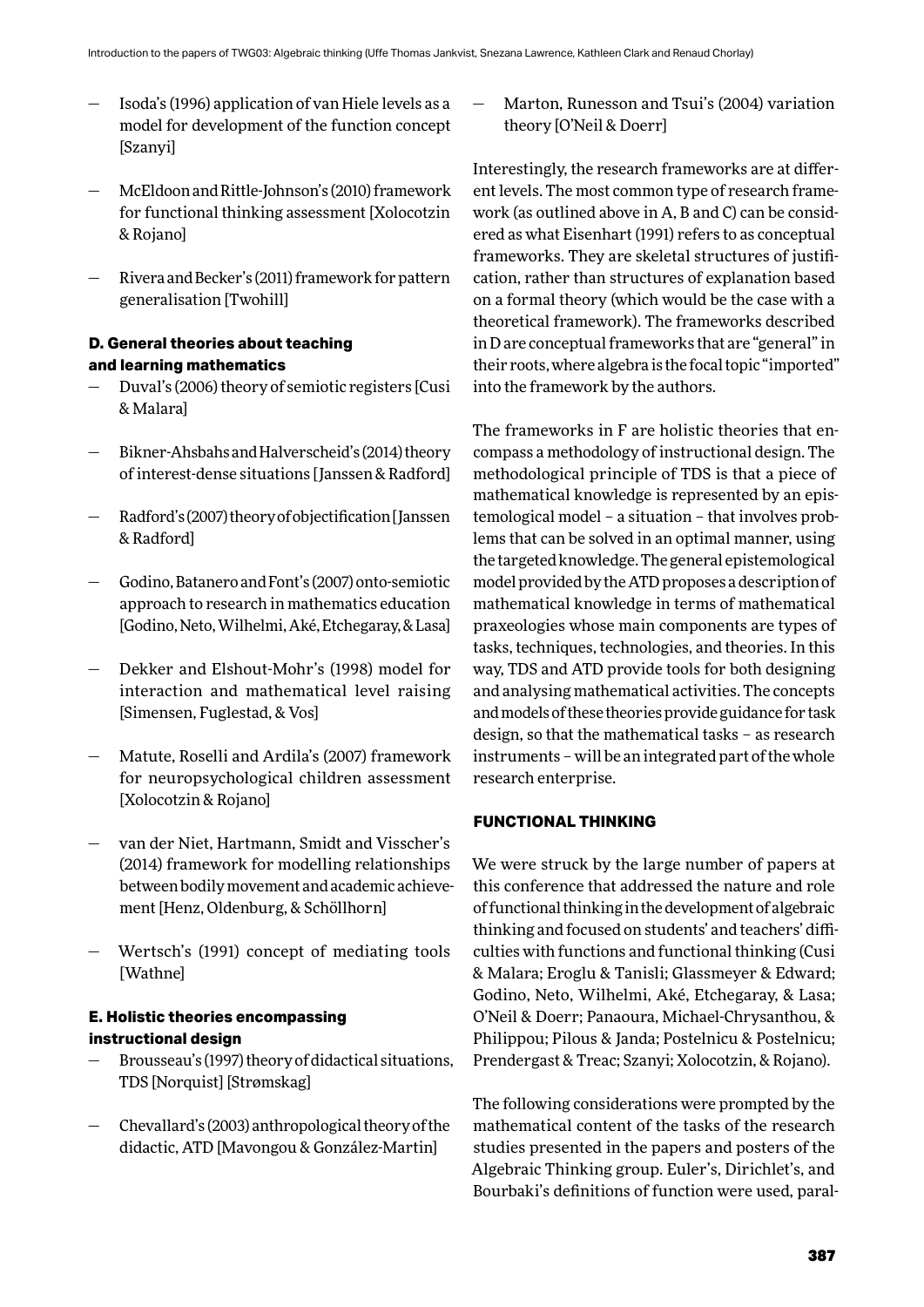leling the historical development of the concept of function and matching the students' developmental stage. With few exceptions, like O'Neil and Doerr's paper on logarithmic functions, or Pilous and Janda's poster with examples of rational functions, linear and quadratic functions and equations were predominant. There seemed to be a consensus on the importance of students' and teachers' fluency within and between various perspectives of functions, and connecting between multiple representations of functions. Some papers and posters presented tasks specific to Early Algebra approaches such as pattern-based or quantitative reasoning approaches (Mavoungou & González-Martín; Strømskag; Twohill; Ugalde & Zazueta). Some tasks reflected our traditional algebra curriculum, influenced by the historical quest for solving equations, by focusing on the equation approach to algebra (Block).

In several papers, the contexts of tasks and the focus of research departed somewhat from the functional thinking, like in papers that dealt with factors that may influence algebraic thinking. Among those factors were other ways of thinking (Chimoni & Pitta-Pantazi; Norqvist), the interaction of the task with the teacher's actions, type of learner, and the learning environment and its affordances (Henz, Oldenburg, & Schöllhorn; Janssen & Radford; Pittalis; Pitta-Pantazi & Christou; Simensen, Fuglestad, & Vos). Theses shifts in the focus of research, away from the nature of algebraic thinking and thought, prompted a discussion about the new borderlines of the research on algebraic thinking.

#### **BORDERLINES: LOOKING FORWARD TO CERME10**

In the working group, we noticed various borderlines that define but also limit the scope of the algebraic thinking TWG. It is an interesting strategic question how the group, particular as a mature group, should react to these borderlines.

As in past conferences, the TWG has concentrated much on the core of algebra and algebraic thinking that includes approaches to algebra, early algebra, functional thinking, algebraic reasoning, development issues related to all that, misconceptions, epistemic actions in algebra, learner generated examples and teachers' goals. In recent conferences (but not 2015), we have discussed papers on the history and

philosophy of algebra and the use of technology to promote algebraic thinking. Yet, although revolutionary new insights have become rare, but still the situation of algebra in schools is not satisfactory. What hinders progress is, among other things, the existence of subtle differences in understanding notions (e.g. what is a functional approach) that result in borders within the subject. Moreover, differences between teaching cultures in different countries (and within countries) are enormous and restrict generality of results very much.

Furthermore, we observe a number of emerging borderlines which have been studied to some extent, but in our view not yet sufficiently. For example, how much algebraic thinking is needed, how is it applied and how can algebraic 'defects' be hindered in various other aspects of education in schools? For example:

- Probability, e.g. what algebraic competence is needed to work with expressions like  $P(|X - np| < k) > 95$  %.
- Geometry:  $g \perp h \wedge h \perp l \Rightarrow g \parallel l$
- ― Computer science: *f* vs. *f*(*x*)
- ― Physics: U = RI

The crucial question that should be cleared in further discussion is if these points are within or beyond the border of algebraic thinking.

Another related question is how do other school subjects act back on algebra? How do students cope with the fact that in other areas different rules apply? For example:

- ― A random variable is not a variable
- ― A physical quantity may not be a variable (but a function of time)
- Letters in geometry are labels or names of objects, not variables

Some of the paper in CERME9 hinted at emerging opportunities to cross boundaries to other subjects of research: